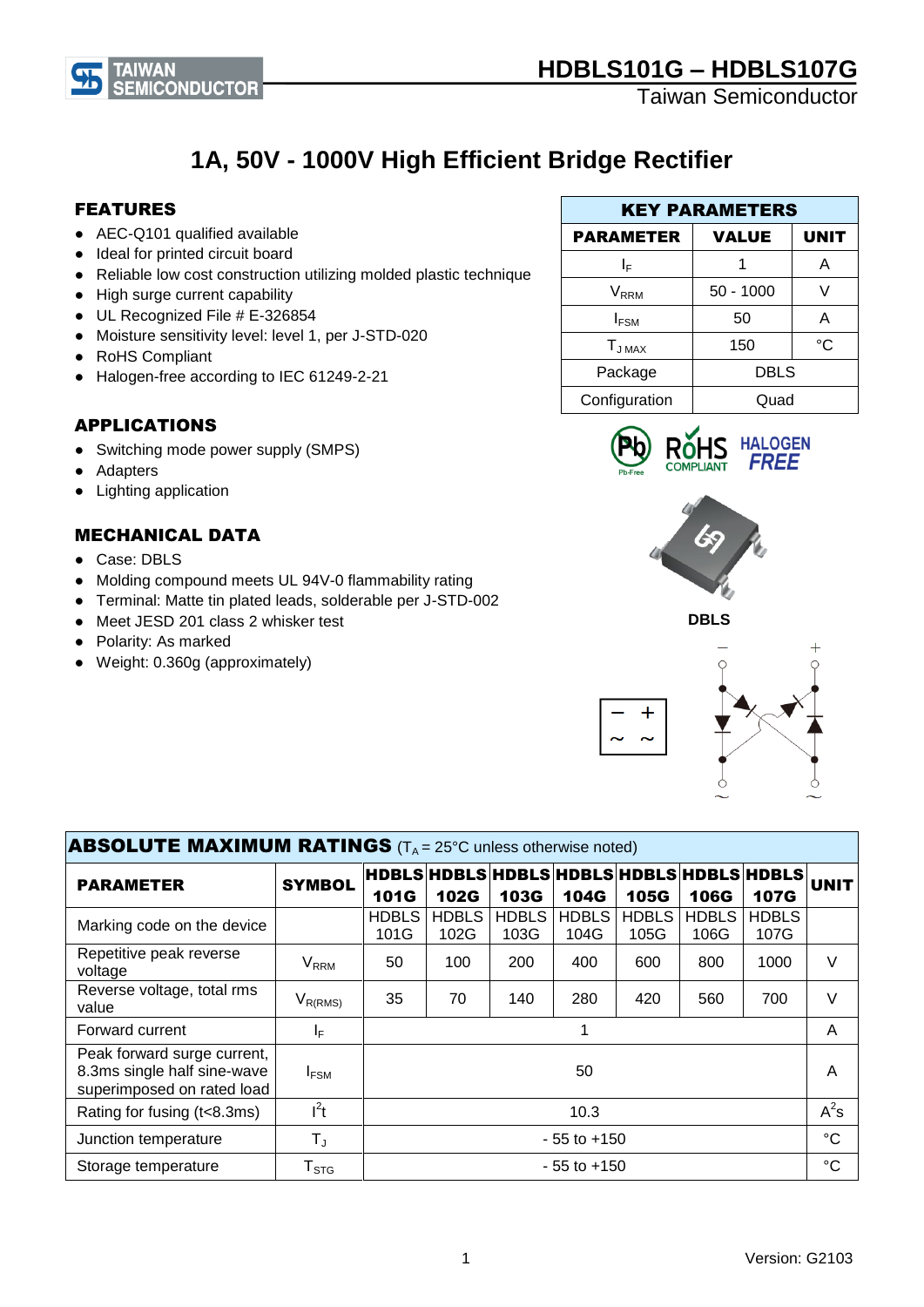

| <b>THERMAL PERFORMANCE</b>             |                 |     |             |  |
|----------------------------------------|-----------------|-----|-------------|--|
| <b>PARAMETER</b>                       | <b>SYMBOL</b>   | TYP | <b>UNIT</b> |  |
| Junction-to-lead thermal resistance    | $R_{\Theta JL}$ | 15  | °C/W        |  |
| Junction-to-ambient thermal resistance | $R_{\Theta JA}$ | 40  | °C/W        |  |

| <b>ELECTRICAL SPECIFICATIONS</b> ( $T_A = 25^\circ$ C unless otherwise noted) |                                                  |                                                   |               |     |            |             |
|-------------------------------------------------------------------------------|--------------------------------------------------|---------------------------------------------------|---------------|-----|------------|-------------|
| <b>PARAMETER</b>                                                              |                                                  | <b>CONDITIONS</b>                                 | <b>SYMBOL</b> | TYP | <b>MAX</b> | <b>UNIT</b> |
|                                                                               | HDBLS101G<br>HDBLS102G<br>HDBLS103G              |                                                   |               |     | 1.0        | $\vee$      |
| Forward voltage per diode <sup>(1)</sup>                                      | HDBLS104G                                        | $I_F = 1A$ , $T_J = 25^{\circ}C$                  | $V_F$         |     | 1.3        | $\vee$      |
|                                                                               | HDBLS105G<br>HDBLS106G<br>HDBLS107G              |                                                   |               |     | 1.7        | $\vee$      |
| Reverse current @ rated $V_R$ per diode <sup>(2)</sup>                        |                                                  | $T_{\rm J}$ = 25°C                                |               |     | 5          | μA          |
|                                                                               |                                                  | $T_{\rm J}$ = 125°C                               | $I_R$         |     | 500        | μA          |
| Reverse recovery time                                                         | HDBLS101G<br>HDBLS102G<br>HDBLS103G<br>HDBLS104G | $I_F = 0.5A$ , $I_R = 1.0A$ ,<br>$I_{rr} = 0.25A$ | $t_{rr}$      |     | 50         | ns          |
|                                                                               | HDBLS105G<br>HDBLS106G<br>HDBLS107G              |                                                   |               |     | 75         | ns          |

**Notes:**

- 1. Pulse test with  $PW = 0.3$ ms
- 2. Pulse test with PW = 30ms

| <b>ORDERING INFORMATION</b> |                |                     |  |  |
|-----------------------------|----------------|---------------------|--|--|
| <b>ORDERING CODE</b> (1)(2) | <b>PACKAGE</b> | <b>PACKING</b>      |  |  |
| HDBLS1xG                    | <b>DBLS</b>    | 1,500 / Tape & Reel |  |  |
| HDBLS1xGH                   | <b>DBLS</b>    | 1,500 / Tape & Reel |  |  |

**Notes:**

1. "x" defines voltage from 50V(HDBLS101G) to 1000V(HDBLS107G)

2. "H" means AEC-Q101 qualified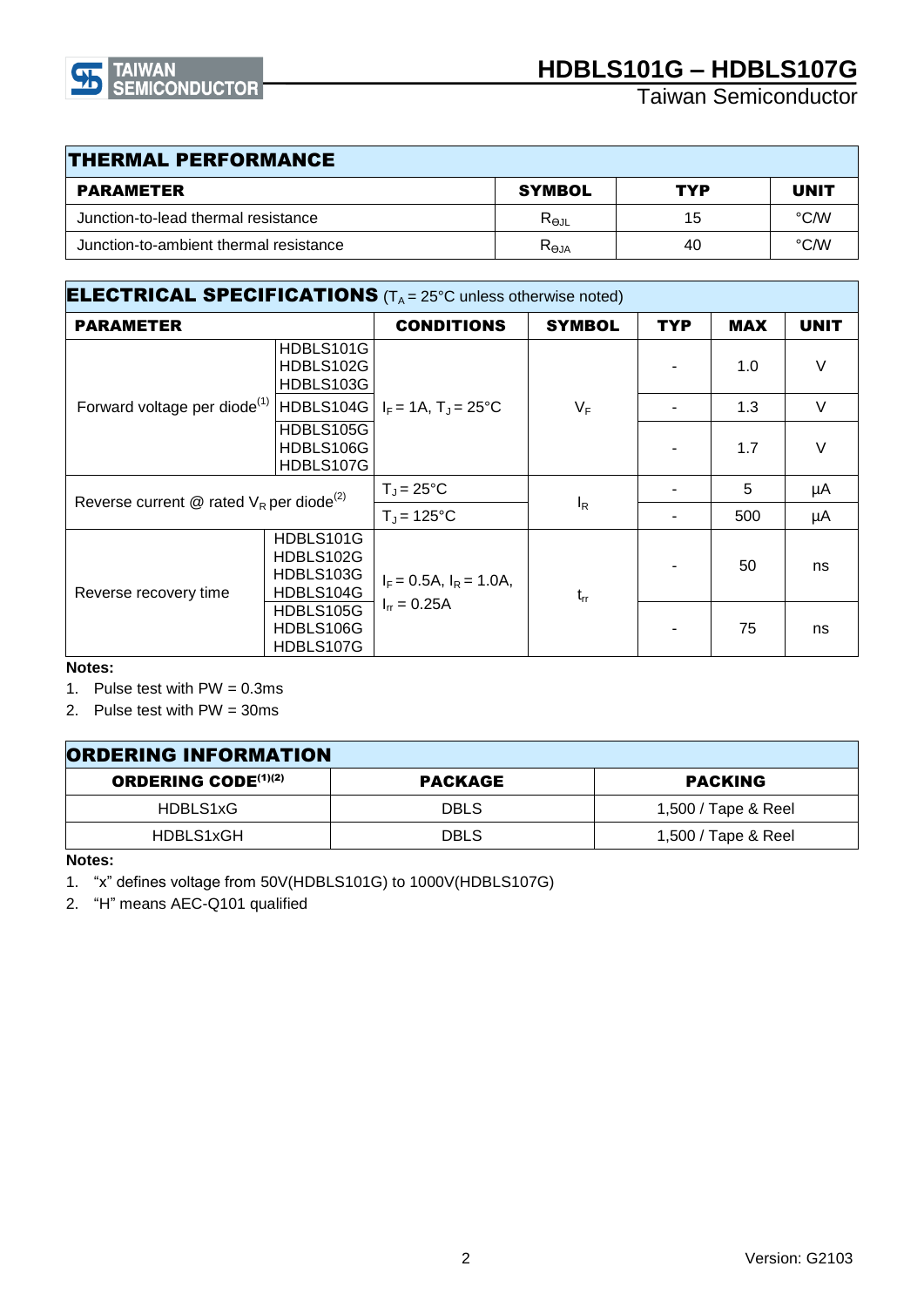

#### CHARACTERISTICS CURVES

 $(T_A = 25^{\circ}C$  unless otherwise noted)



#### **Fig.3 Typical Reverse Characteristics Fig.4 Typical Forward Characteristics**



1

f=1.0MHz Vsig=50mVp-p

HDBLS106G - HDBLS107

10

CAPACITANCE (pF)

CAPACITANCE (pF)

100



### **Fig.5 Maximum Non-Repetitive Forward Surge Current**

 **Fig.1 Forward Current Derating Curve Fig.2 Typical Junction Capacitance**

HDBLS101G - HDBLS105G

0.1 1 10 100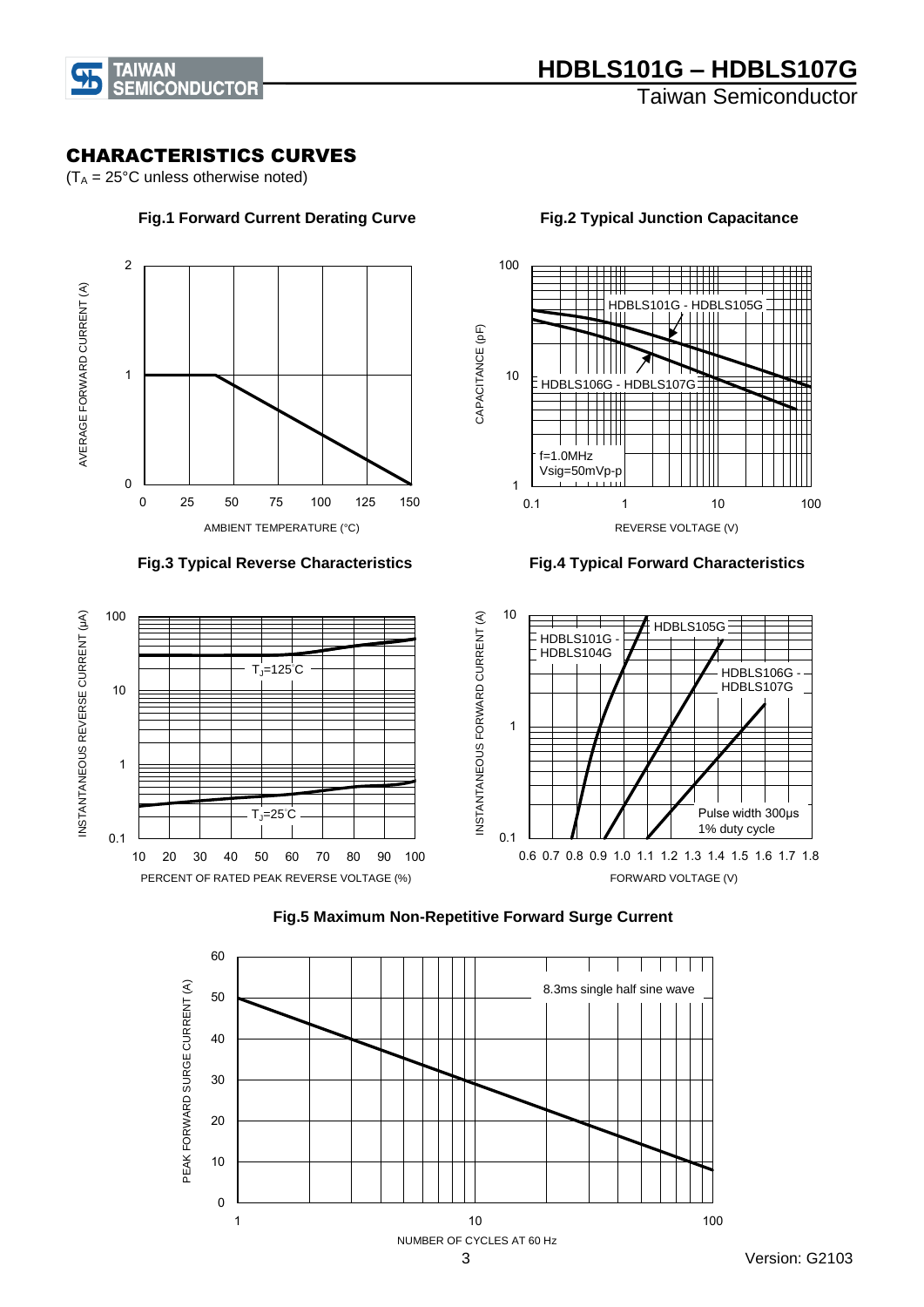

#### CHARACTERISTICS CURVES

 $(T_A = 25^{\circ}C$  unless otherwise noted)

#### $50\Omega$ 10 $\Omega$ - trr — NONINDUCTIVE **NONINDUCTIVE** W **WV**  $+0.5A$  $(-)$ **⊉ DUT**  $\cdot$ (+)<br>50Vdc **PULSE** 0 **GENERATOR** (approx) (NOTE 2)  $-0.25A$  $(-)$  $1\Omega$ **OSCILLOSCOPE** (ბ S NON<br>S INDUCTIVE  $(+)$ (NOTE 1)  $-1.0A$ NOTES: 1. Rise Time=7ns max. Input Impedance= 言 1 megohm 22pf 2. Rise Time=10ns max. Sourse Impedance= 50 ohms

#### **Fig.6 Reverse Recovery Time Characteristic and Test Circuit Diagram**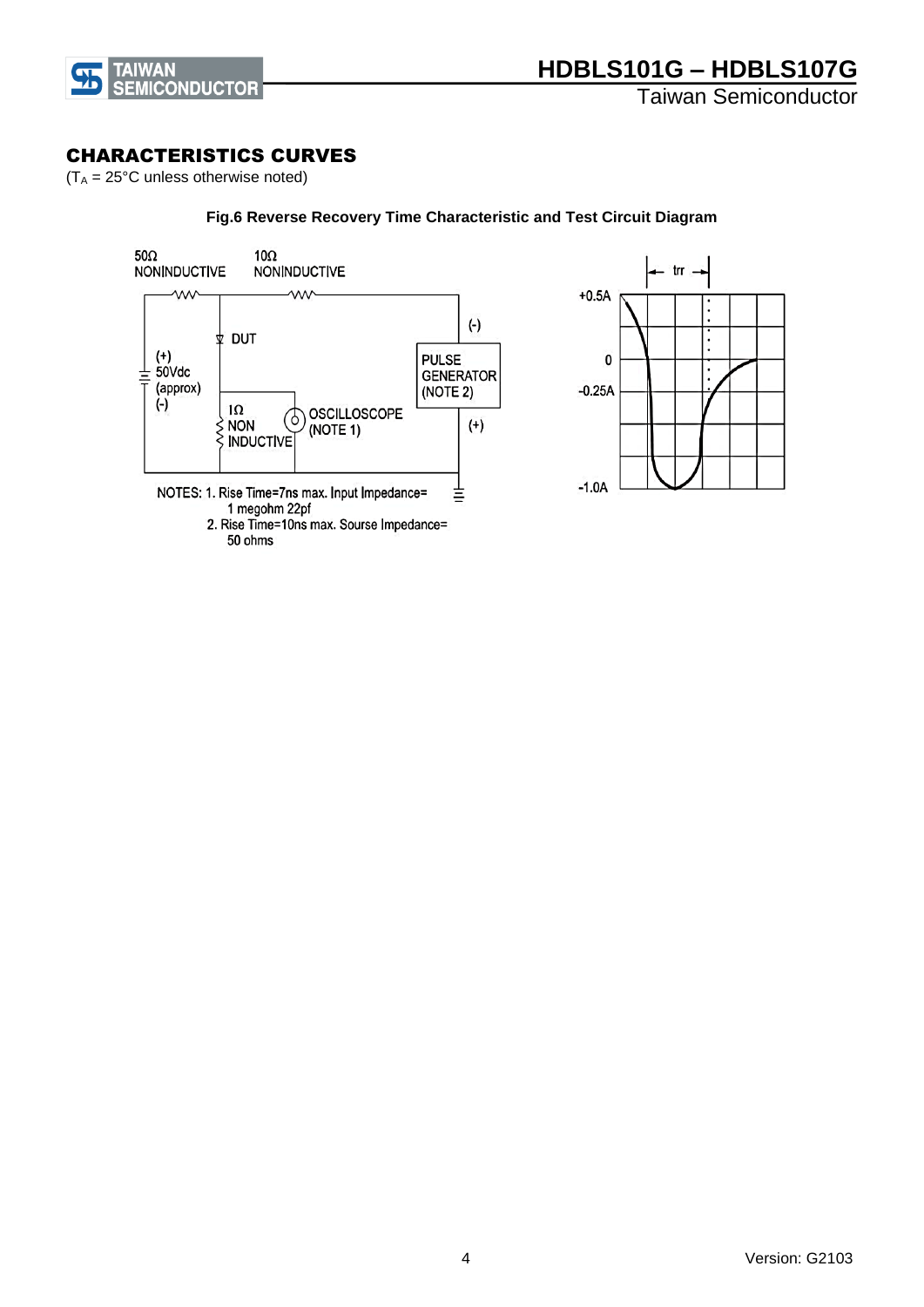

# **HDBLS101G – HDBLS107G**

Taiwan Semiconductor

### PACKAGE OUTLINE DIMENSIONS



| DIM.           |       | Unit (mm) | Unit (inch) |       |  |
|----------------|-------|-----------|-------------|-------|--|
|                | Min.  | Max.      | Min.        | Max.  |  |
| А              | 2.40  | 2.60      | 0.094       | 0.102 |  |
| A1             | 0.076 | 0.330     | 0.003       | 0.013 |  |
| b              | 1.02  | 1.20      | 0.040       | 0.047 |  |
| С              | 0.22  | 0.33      | 0.009       | 0.013 |  |
| D              | 8.13  | 8.51      | 0.320       | 0.335 |  |
| D1             | 3.90  | 4.10      | 0.154       | 0.161 |  |
| E              | 9.80  | 10.30     | 0.386       | 0.406 |  |
| E <sub>1</sub> | 6.20  | 6.50      | 0.244       | 0.256 |  |
| е              | 5.00  | 5.20      | 0.197       | 0.205 |  |
| L              | 1.02  | 1.53      | 0.040       | 0.060 |  |

### SUGGESTED PAD LAYOUT



| <b>Symbol</b> | Unit (mm) | Unit (inch) |
|---------------|-----------|-------------|
| А             | 2.30      | 0.091       |
| в             | 1.30      | 0.051       |
| C             | 6.90      | 0.272       |
|               | 11.50     | 0.453       |
| E             | 2.60      | 0.102       |
|               | 9.20      | 0.362       |

## MARKING DIAGRAM



- P/N = Marking Code
- G = Green Compound
- $YW = Date Code$
- F = Factory Code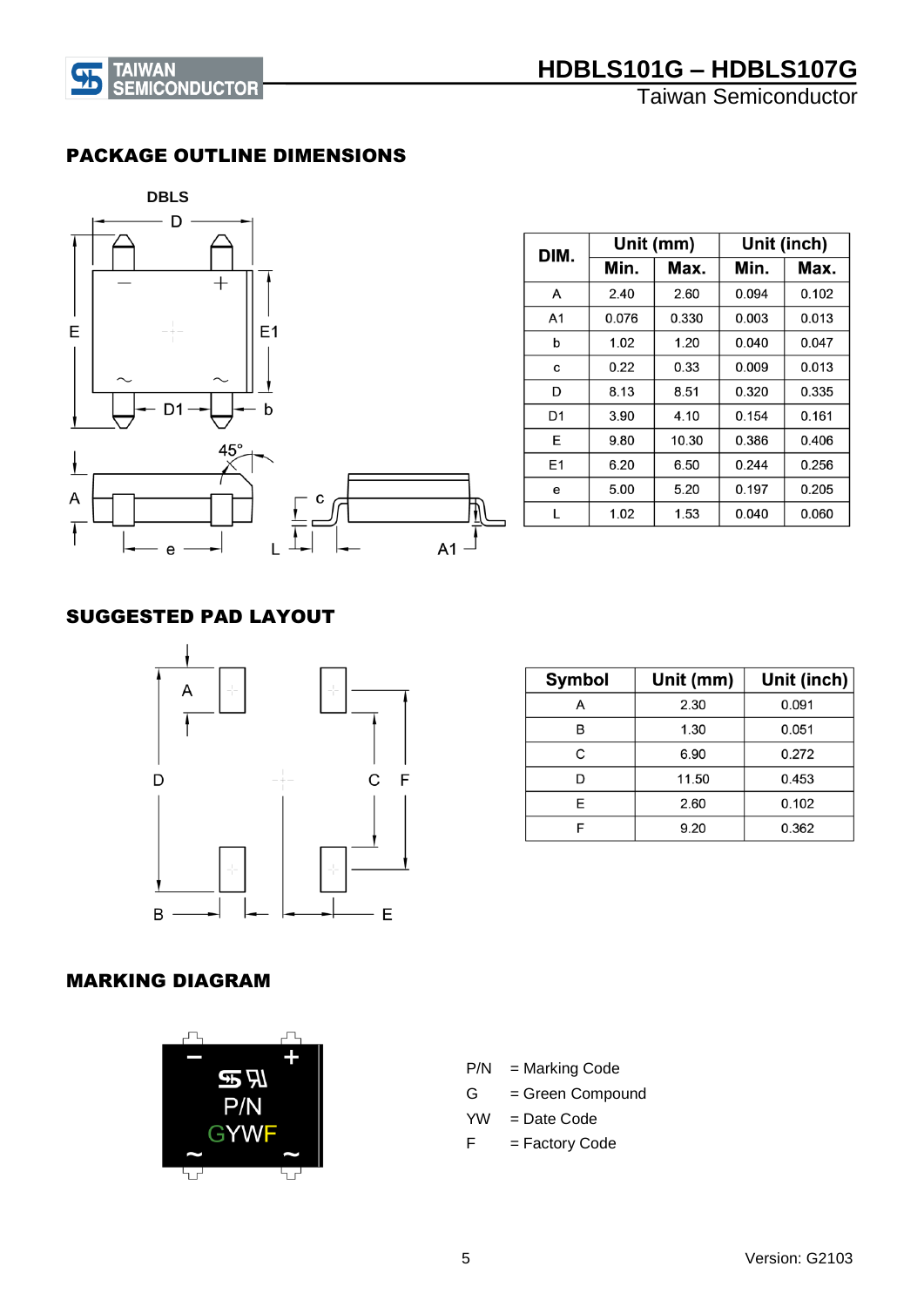

# **HDBLS101G – HDBLS107G**

Taiwan Semiconductor

# **Notice**

Specifications of the products displayed herein are subject to change without notice. TSC or anyone on its behalf, assumes no responsibility or liability for any errors or inaccuracies.

Purchasers are solely responsible for the choice, selection, and use of TSC products and TSC assumes no liability for application assistance or the design of Purchasers' products.

Information contained herein is intended to provide a product description only. No license, express or implied, to any intellectual property rights is granted by this document. Except as provided in TSC's terms and conditions of sale for such products, TSC assumes no liability whatsoever, and disclaims any express or implied warranty, relating to sale and/or use of TSC products including liability or warranties relating to fitness for a particular purpose, merchantability, or infringement of any patent, copyright, or other intellectual property right.

The products shown herein are not designed for use in medical, life-saving, or life-sustaining applications. Customers using or selling these products for use in such applications do so at their own risk and agree to fully indemnify TSC for any damages resulting from such improper use or sale.